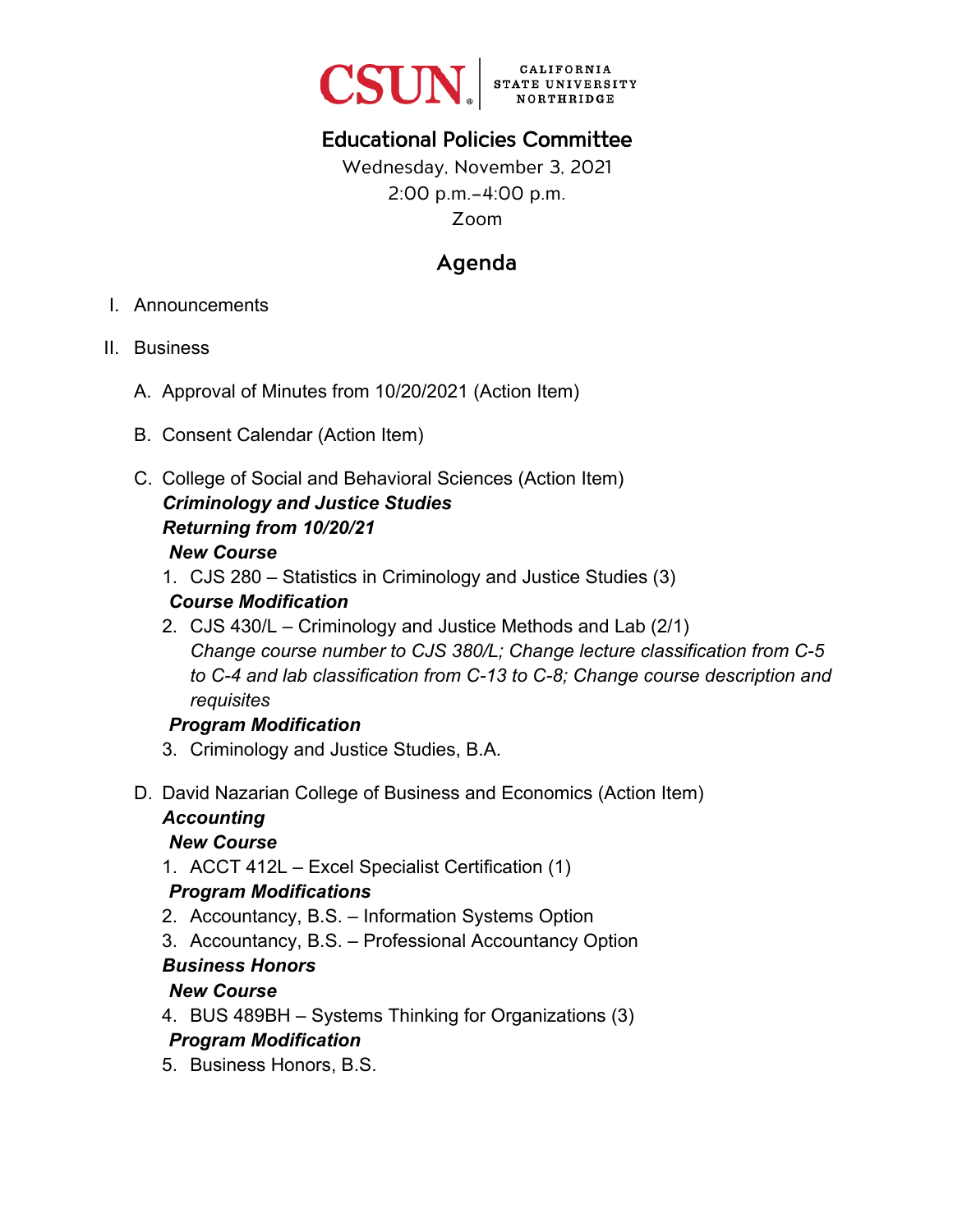### *Management*

### *New Courses*

- 6. ENT 320 Social Entrepreneurship (3)
- 7. ENT 330 Entrepreneurial Family Business (3)
- 8. MGT 340 Management of Emerging Technologies (3)

### *Program Modifications*

- 9. Business Administration, B.S. Management Option
- 10. Entrepreneurship Minor

## *Marketing*

## *Course Modifications*

- 11.MKT 498A Field Assignments and Reports-Marketing (1) *Change course title, short title, number of times course may be taken, classification from C-8 to C-4, course description and requisites*
- 12. MKT 498B Field Assignments and Reports-Marketing (2) *Change course title, short title, number of times course may be taken, classification from C-8 to C-78, course description and requisites*

## *Program Modification*

13. Business Administration, B.S. – Marketing Option

- E. Proposed General Education Section B Student Learning Outcome Compromise (Discussion Item)
- F. Articulating Better Guidelines for Demonstrating Student Learning Outcomes in Sample Syllabi (Discussion Item)